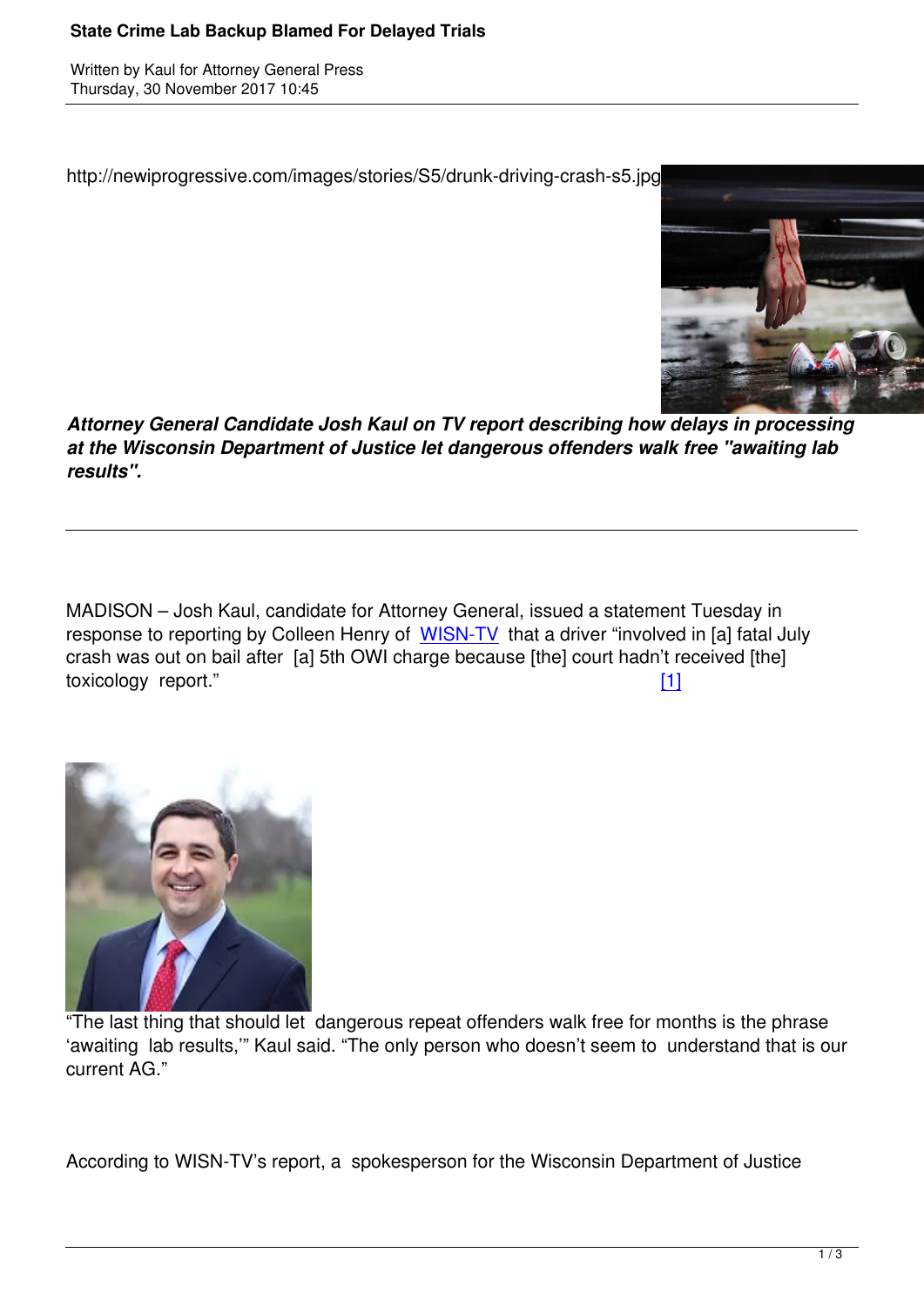denied that there are any delays and stated, "The only accounts of 'delays' are from the media and a political organization hell-bent on ensuring Brad Schimel is not Attorney General after the 2018 election."

The official website for the Wisconsin Department of Justice shows, however, that the average turnaround time for toxicology results has increased from 32 days in 2014, before Brad Schimel took office, to 57 days in 2015 and 52 days in 2016. [2] As of mid-October, the average turnaround time in 2017 was 56 days

[3]

—a 75% increase from the average in 2014.

Kaul continued, "Sticking your head in the sand and insisting there are no delays isn't a strategy to fix this problem. That approach just guarantees that the problem won't get solved—until we have new leadership at the Department of Justice."

\*\*\*\*\*

Kaul served as a federal prosecutor in Baltimore, one of America's most violent cities. There, he prosecuted murderers, gang members, and drug traffickers, taking dangerous criminals off the street and making communities more secure. He grew up in Oshkosh and Fond du Lac in a family of law enforcement professionals and teachers.

For more information on Josh Kaul, please visit www.joshkaul.org

[1] See http://www.wisn.com/article/free-to-rep[eat-crime-lab-back](http://www.joshkaul.org)up-blamed-for-delayed-trials/ 13819100 .

[\[2\] See h](https://act.myngp.com/el/YMqqeFM_Zur4ozHXBcT7BtnUzMUnOXaI8NZLGQOZIak=/P-GeAUN6N-UxU_Dzu0fHbTuFg6aqOYNbHKs42PUQ188=)ttps://www.doj.state.wi.us/dles/wscl/chemistry/forensic-toxicology.

[\[3\]](imap://editor%40newiprogressive%2Ecom@new.newiprogressive.com:993/fetch%3EUID%3E.INBOX%3E19871#_ftnref2) See [https://www.usnews.com/news/best-states/wisconsin/articles/2017](https://act.myngp.com/el/YMqqeFM_Zur4ozHXBcT7BtnUzMUnOXaI8NZLGQOZIak=/nL8FbnyXvfRgOtJUs9qhMUF9iCcFGads90z-OdXLvQo=)-10-15/liberal-group